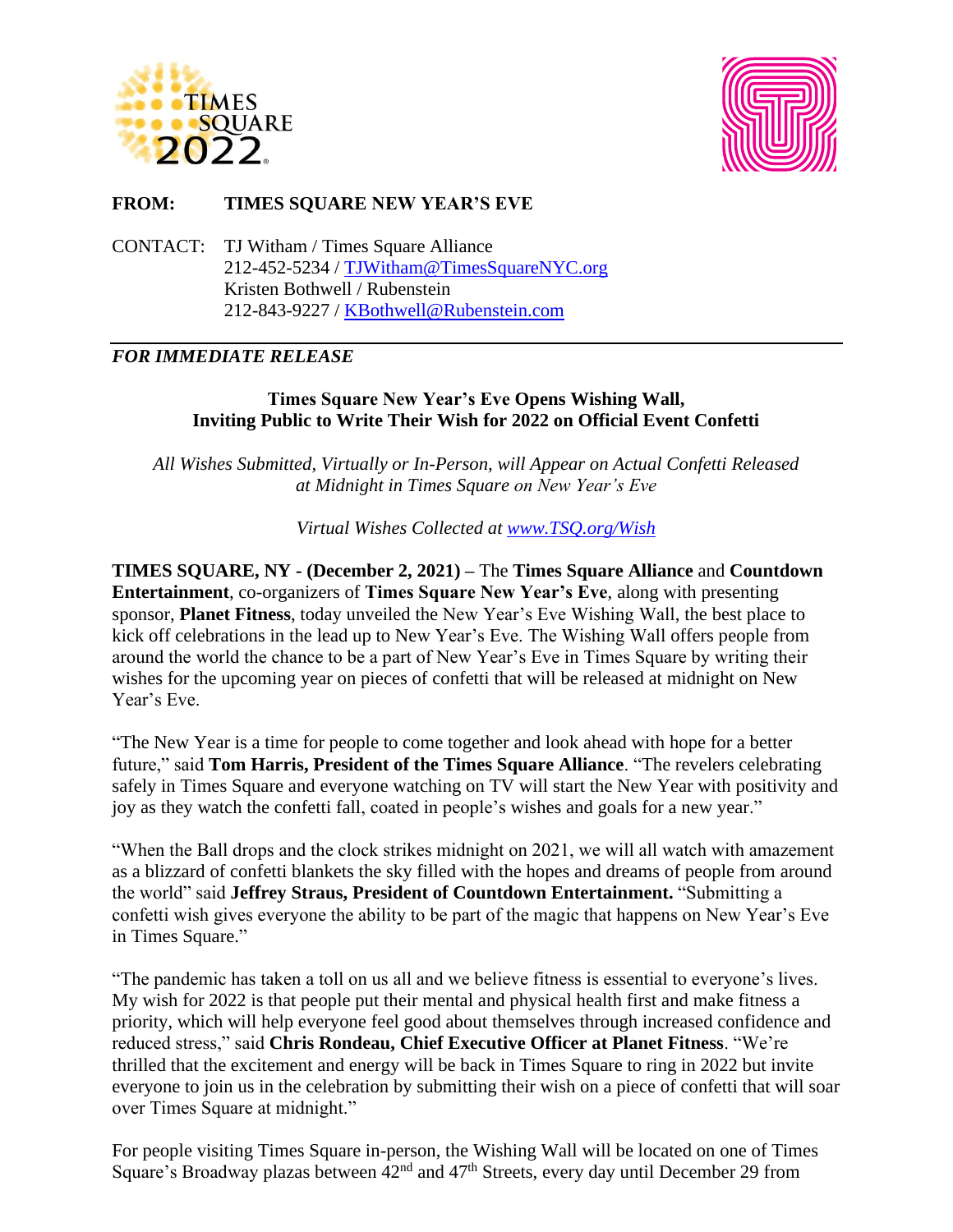11:00 AM – 8:00 PM (not available on Christmas Day, December 25). The Wishing Wall will be available in a safe manner with hand sanitizer and masks if needed.

As in years past, wishes can also be submitted virtually. To participate online, confetti wishes can be shared at the Times Square New Year's Eve Virtual Wishing Wall [\(www.TSQ.org/Wish\)](http://www.tsq.org/Wish) or on Twitter and Instagram using the hashtag #ConfettiWish. Additionally, as the presenting sponsor of the celebration, Planet Fitness will collect wishes at [www.PlanetFitness.com/confettiwishes.](http://www.planetfitness.com/confettiwishes)

Each wish collected before December 28 – via the Wishing Wall in Times Square or submitted online – will be printed on a piece of confetti and become part of the 3,000 pounds of confetti released at midnight in Times Square on New Year's Eve.

The highly anticipated festivities will be broadcast for television and internet audiences, and will include a virtual multi-media experience, hosted by Jameston, the owner of One Times Square – home of the iconic New Year's Eve Ball Drop Celebration – with the VNYE app. Through the VNYE app, people from across the globe can explore the virtual world of Times Square, play games, and livestream New Year's Eve celebrations in Times Square and around the world. In 2020, the VNYE app reached more than 3.7 million people worldwide.

#### **Vaccination Policy for Times Square New Year's Eve**

As announced in in November, this year's Times Square New Year's Eve celebration will safely welcome revelers back to Times Square to watch the Ball Drop in person, with proof of full vaccination and valid photo identification.

For more information on the vaccination policy for in-person revelers, and how to watch all of the action and Times Square New Year's Eve festivities from anywhere, please visit [www.TSQ.org/NYE.](http://www.tsq.org/NYE)

### **About Times Square New Year's Eve**

The Times Square Alliance and Countdown Entertainment are the organizers of Times Square New Year's Eve. The Times Square Alliance works to improve and promote Times Square so that it retains the energy, edge and distinctiveness that have made it an icon of entertainment, culture and urban life. Countdown Entertainment represents the owners of One Times Square and the New Year's Eve Ball.

For more information about Times Square New Year's Eve, visit [www.TimesSquareNYC.org.](http://www.timessquarenyc.org/index.aspx)

To join the Times Square New Year's Eve conversation on Twitter, follow #BallDrop.

#### **Times Square Alliance:**

Like on Facebook: [https://www.facebook.com/timessquarenyc](http://www.facebook.com/timessquarenyc) Follow on Twitter: [https://twitter.com/timessquarenyc](http://www.twitter.com/timessquarenyc) Follow on Instagram: [http://instagram.com/TimesSquareNYC](http://www.instagram.com/timessquarenyc)

### **About Planet Fitness**

Founded in 1992 in Dover, NH, Planet Fitness is one of the largest and fastest-growing franchisors and operators of fitness centers in the United States by number of members and locations. As of September 30, 2021, Planet Fitness had more than 15.0 million members and 2,193 stores in 50 states, the District of Columbia, Puerto Rico, Canada, Panama, Mexico and Australia. The Company's mission is to enhance people's lives by providing a high-quality fitness